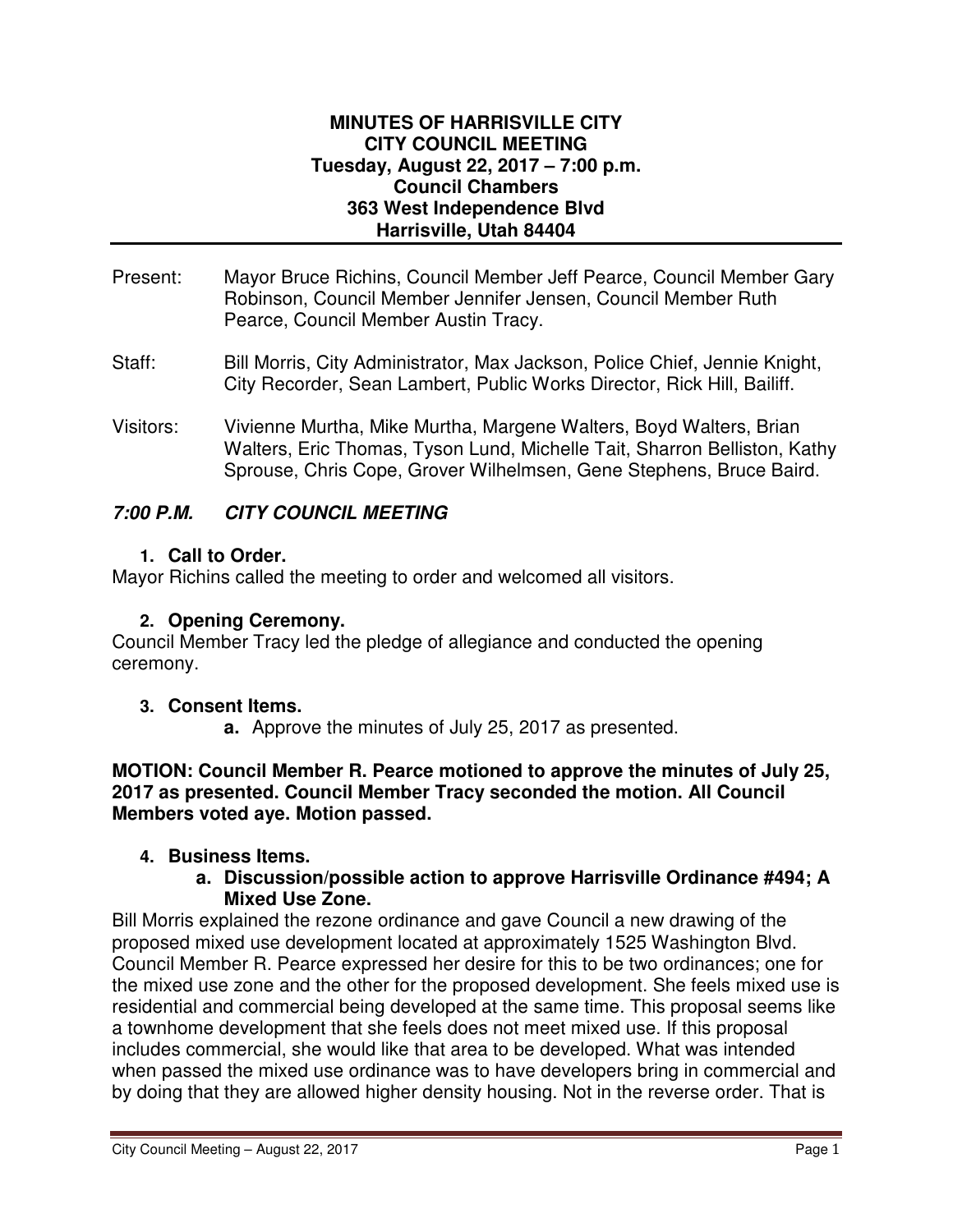why the zoning map was amended. She feels this is spot zoning. The concept plan does not include commercial to be developed, to be mixed use, commercial must be included. She is concerned with the driveways being counted as guest parking, a guest is public, not a resident. Driveways are private, not public; therefore, she feels there is no public parking. The proposal includes one parking space for every three units. Any family type event might invite more public than is available for parking. If driveways are considered public parking, that would only allow people to park on other resident's driveways. She is also concerned there is no open space through the residential section. The proposed open space is included in the commercial and parking sections only. That will conflict with the commercial. She also has concern with the retention pond being counted as the open space. Open space is supposed to include landscaping. With the UDOT easement requirements on Washington Blvd, the open space is reduced to less than what is required for the 400 ft of commercial area. The temporary turnaround is only 90 ft, not the required 110 ft. Water has been an issue discussed in planning commission meeting. The water is supposed to drain to mud creek, but she is concerned this will drain into neighboring properties. The plan proposed to planning commission put all the houses on the north side against the fence line. She is concerned there is no place for kids to play. Open space was designed for kids to play on swings, run around, and have picnics. She doesn't feel the detention basin is a nice place for open space needs.

The snow removal plan needs to include where the snow is going to go and who is responsible for the removal. She said the city does not allow an HOA. Bill Morris said the ordinance does not eliminate the possibility of an HOA.

Council Member Jensen expressed concern with the commercial area. She does not want to see developments for townhomes considered commercial. She acknowledged the commercial on the existing front but is concerned that is already there. She would like to see them bring in something else.

Council Member Tracy expressed her concern the public parking available is not enough. Council Member J. Pearce said he does not have anything else to add that has not already been said. Council Member Robinson said he understands there is a critical issue on the water. He is concerned about storm drain water jumping the curb down by Larsen Lane. When he considers this proposal, he is concerned with where the storm water will drain; there is a lot of concrete. He feels they need to protect the future citizens of Harrisville. When the new residents kids grow up they will not have a place to park nor have visitors.

Bruce Baird, Counsel for the project, introduced himself to Council and stated he would like to clarify the mixed use aspect of this proposal. He does development all across the state and it is very typical in horizontal projects to have residential come in first. In this case the commercial was already there. The plan is to use this commercial as a sales office during the construction of the townhomes, and later once they have revenue they can bring in the commercial. He explained commercial development is driven by rooftops. There must be housing to generate commercial. This proposal is in line with the study conducted by Better City and he feels this will help to develop commercial. This clarified this is not spot zoning. This is carefully considered zoning for the betterment of the city. The proposal has been recommended by Planning Commission. Regarding the concerns, the guest parking includes 18 stalls that will service 54 units.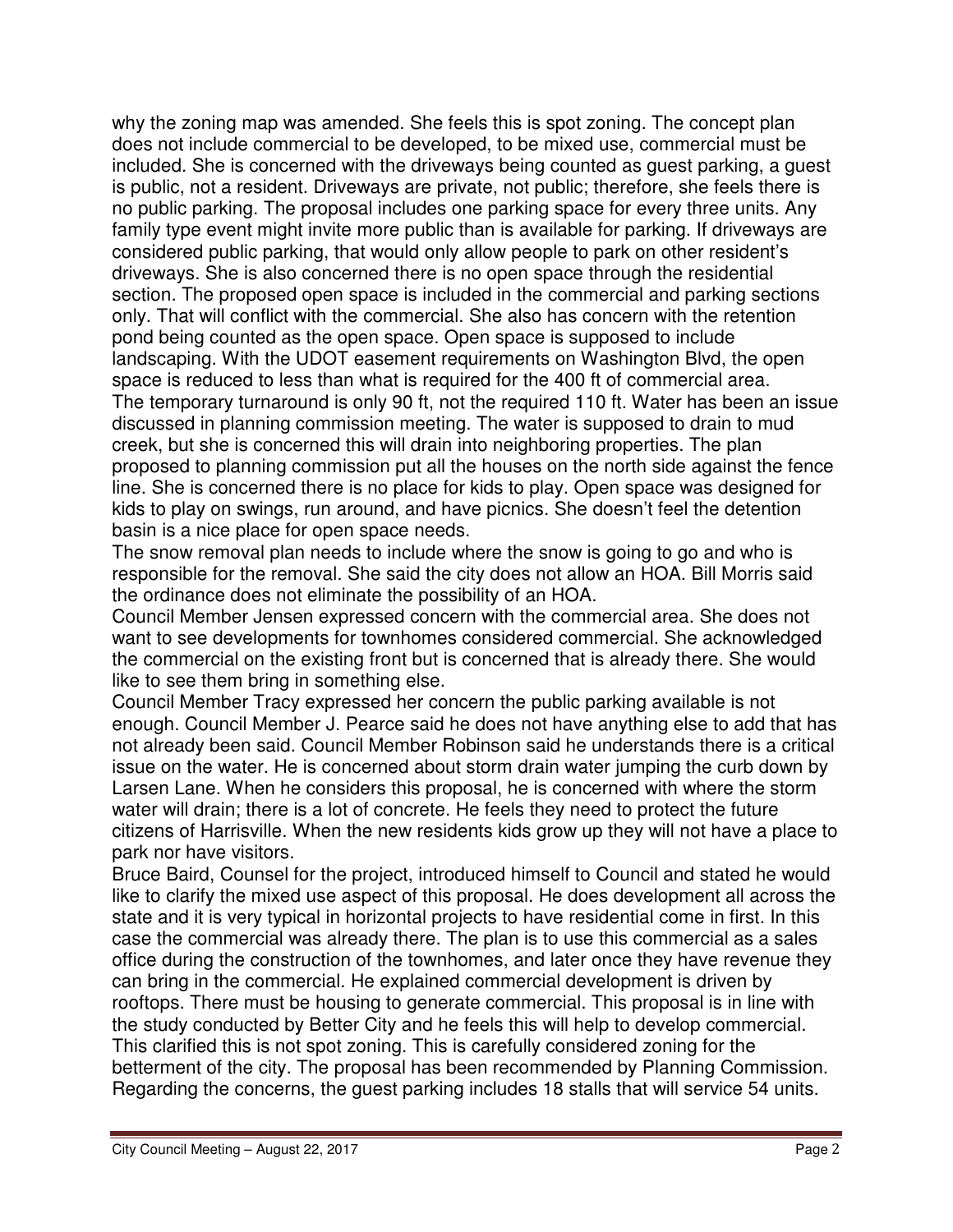There is a total of 61,000 ft of landscaped open space for children to play. It is quite common to use detention basins as parks. In fact the Harrisville City Park doubles as a detention basin. Council Member Jensen clarified that only half of the park is a detention basin and is unusable most of the season because there is often water in this area.

Mr. Baird feels the city engineer says this will make the current water system better than current standards by complying with all law standards. He feels this will help resolve the existing problems. He clarified HOA's are allowed by state law. The developer is willing to enter into a contract to address snow removal. They are in compliance with the turn around requirements.

He has faith in the city engineer and the city attorney that they will not approve something that has not complied with code. If this drawing is incorrect, they will address that before the final plat is put together.

The mixed use zoning was created by Ordinance 491 which has already been approved. The concept plan was shown as in compliance with what was approved. His clients have relied on this ordinance being followed for this plan. They have been refining this over the last few months to make it better. He reminded Council the Ordinance before them is to rezone the property. They have the best interest of the city in mind and would hope Council would allow a development that will implements the city's vision and plan from better city that complies with ordinance 491.

Council Member Jensen asked if the parking and play area was initially considered additional commercial and was changed. Mr. Baird said the current commercial lot is a large lot. He is familiar with other development and in comparison this commercial is quite normal for the amount that is being considered. In Salt Lake City, there is vertical mixed use with commercial being on the ground level and the residential above. This creates an average of 15-20% commercial and the remaining being residential. Council asked what is being planned for the future commercial. Mr. Baird said the plan is to maximize this as best as possible and as fast as possible. Commercial development doesn't work that way. If they had a tenant right now, they would disclose that. They must create the rooftops next door to help bring in the commercial. Council Member Tracy asked if having the parking with the commercial will cause a problem. Mr. Baird said they will have to abide by the commercial requirements. Quite often the commercial property aids with having additional parking after hours. He gave an example of shared parking that makes things work for both entities.

Council Member Jensen asked if the parking is temporary. Council Member R. Pearce said this is temporary because it is in the UDOT easement. Mr. Baird said that area will be addressed and they will deal with that during the development agreement. Council Member R. Pearce said the first 400 ft is supposed to be commercial. Mr. Baird pointed out this is mixed use. They are not taking out any commercial. This is quite a long and useful piece. He pointed out just because something is zoned commercial does not mean that it will happen. If there is no one in the area, they will not bring in commercial. Commercial retail tenants need rooftops; especially now with online shopping. Mayor Richins asked Mr. Baird to clarify the storm water issues; will this be connected to an existing storm water drain that is capped. Mr. Baird said storm water will be release into the ditch on the south side at a rate that complies with historical discharge. The developer feels this will make things better. The engineer's testifies in Planning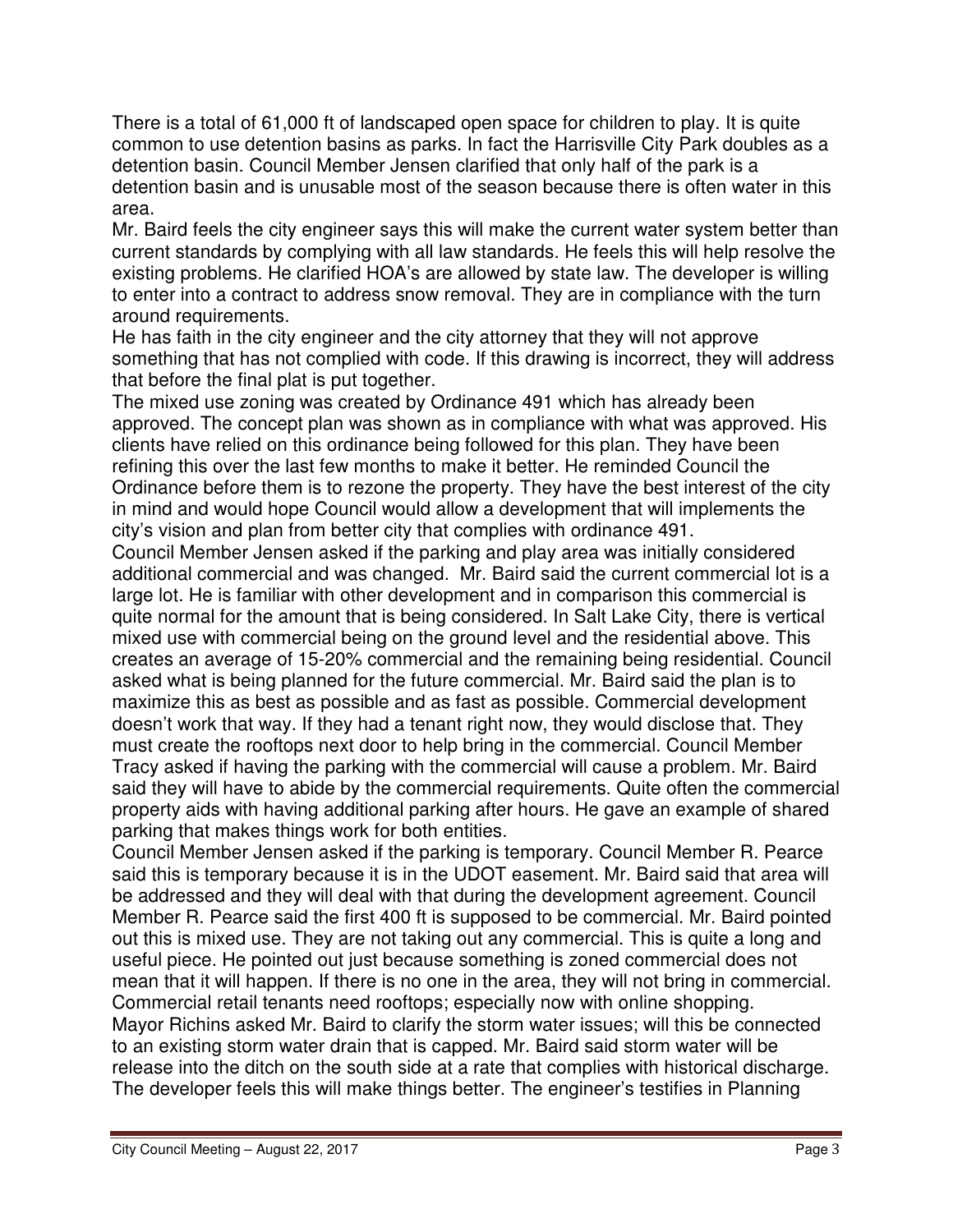Commission to this. Mayor Richins pointed out in theory. Mr. Baird said we cannot do anything besides trust the engineers. The engineer will make sure we comply with the law. He feels he has to convince Council to trust their own staff. The engineers have done their work. Mayor Richins asked about the water that is leaking around the capped off storm. Mr. Baird said that water is a mystery in the ultimate source. Water tends to run towards the easy source. They do know this will make things better. The city engineer said this will make things better. Eventually this water will end up in mud creek. This is going where it has always gone. Mud creek is to the northwest of the proposed development. Eric Thomas said the long term goal is to tie into the North Ogden storm drain. They do not currently have any easements to meet these requirements. North Ogden is willing to enter into an interlocal agreement to meet this need because it enables them to make this happen. As far as the commercial, the investor is buying the property to fill the commercial pad. He said within 12 months after closing the sales office, this will be developed into a commercial piece. They also want for this to happen. They do not want an empty field in front of the project and the buyer is interested in filling the commercial spot.

Council Member Jensen said she would like to see them take out the last two condos and put in parking. She is concerned with the distance people would be walking to the west townhomes and encouraged parking on both sides. Mr. Baird reminded Council this is just to zone the property so they can move forward. This is not the last step for approval. They cannot move to the next step in the process until this is approved. He also said this is odd to have the concept plan considered with the ordinance. The final details are not really the issue today. This can be addressed at a later date. These will all be included in the development agreement but they cannot move forward without the rezone.

Mayor Richins asked about the emergency turn around. Mr. Baird pointed out where the turn around is located on the plan. He said detail design work on the rezone creates these types of issues. He also pointed out two units will be restricted by development until the through street continues. Another point is this project will be developing a street that will eventually go through. The city will benefit from this road being created. Mayor Richins pointed out the property west of the proposed development is unincorporated Weber County. Bill Morris said Mr. Baird knows zoning and planning well. When the ordinance passes, this will lock in the standards that will be met. Bill Morris asked if Mr. Baird reviewed the Better City Strategy and how this proposal compares to other communities with regard to mixed use. Mr. Baird reviewed the two types of mixed use, vertical and horizontal and said some types are better in certain areas. He indicated if the layout of the property was different, vertical mixed use might be better. Recognizing all properties are different, the horizontal mixed use proposal satisfies the requirements by driving the rooftops. Some components must drive the others. Mr. Baird said this is proposal is subject to a development agreement. He trusts the engineer on the development plat and the city attorney on the development agreement. This proposal meets the requirements but he recognizes there are other steps that need to be taken. Mayor Richins said he met with North Ogden on the storm drain issue and they indicated they are interested in annexing this property into North Ogden. Bill Morris said the developer for North Ogden just wanted to put in the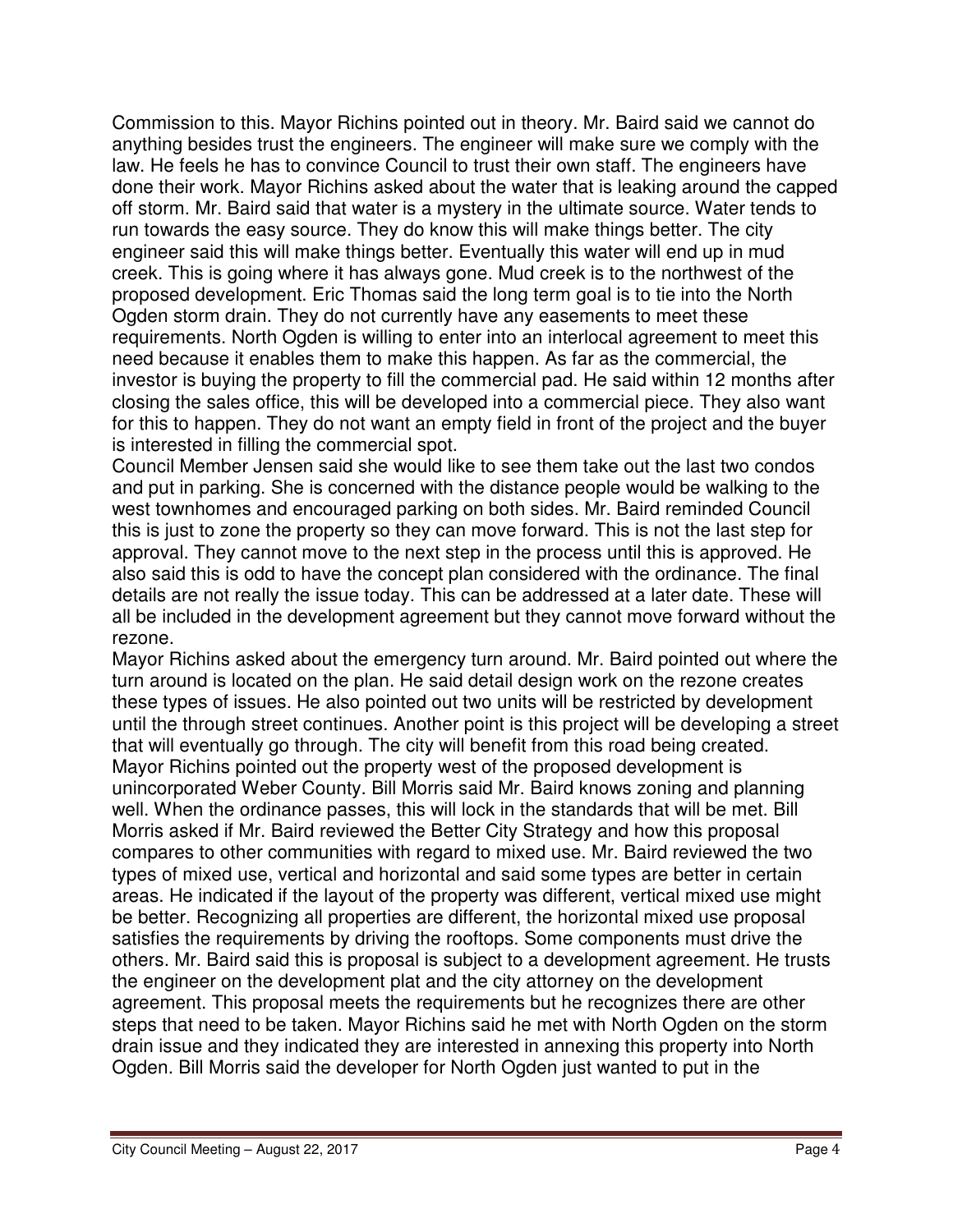townhomes. Bill Morris and Mayor Richins disagreed and thought this would better serve Harrisville.

**MOTION: Council Member J. Pearce motioned to table Harrisville Ordinance #494; A Mixed Use Zone until the water issues are addressed. Council Member Robinson seconded the motion. A Roll Call vote was taken.** 

| <b>Council Member Tracy</b>     | Yes        |
|---------------------------------|------------|
| <b>Council Member R. Pearce</b> | <b>Yes</b> |
| <b>Council Member Jensen</b>    | No         |
| <b>Council Member J. Pearce</b> | <b>Yes</b> |
| <b>Council Member Robinson</b>  | <b>Yes</b> |

#### **Motion passed 4-1.**

Bill Morris asked Council for direction on what direction they would like staff to take to address the problems and whether they prefer to hear from a professional engineer who can answer questions. Council Member Robinson asked what kind of guarantee we would have from North Ogden that this will happen; he feels they have a tendency not to follow through. Council Member Jensen disagreed saying they are good with following through. Council Member J. Pearce sees an issue with the water issue on the south side. Council Member Jensen said if Planning Commission recommended approval. Mr. Baird said he is happy to provide an engineering report showing that the storm water will be improved. The city will enter into an interlocal agreement with North Ogden as the final agreement. Council Member R. Pearce asked for more parking in the residential area, not commercial, and to have the open space in the residential section, not the commercial.

Mayor Richins asked if this was part of the ordinance. Bill Morris said the concept plan is part of the ordinance, but can be adapted to meet requirements. He informed Council this will come back at the next meeting along with the site plan.

### **b. 2017 Paint Striping Projects**

Sean Lambert explained he received bids for the 2017 paint striping projects. He received three bids; Mountain West Striping for \$4,814.80, Aspen Paving & Const. for \$5,614.70, and Morgan Construction for \$5,314.20. He is recommending Mountain West Striping be awarded the bid.

**MOTION: Council Member Jensen motioned to approve the 2017 Paint Striping Projects for Mountain West Striping for \$4,814.80. Council Member R. Pearce seconded the motion. A Roll Call vote was taken.** 

| <b>Council Member Tracy</b>     | <b>Yes</b> |
|---------------------------------|------------|
| <b>Council Member R. Pearce</b> | <b>Yes</b> |
| <b>Council Member Jensen</b>    | <b>Yes</b> |
| <b>Council Member Robinson</b>  | <b>Yes</b> |
| <b>Council Member J. Pearce</b> | <b>Yes</b> |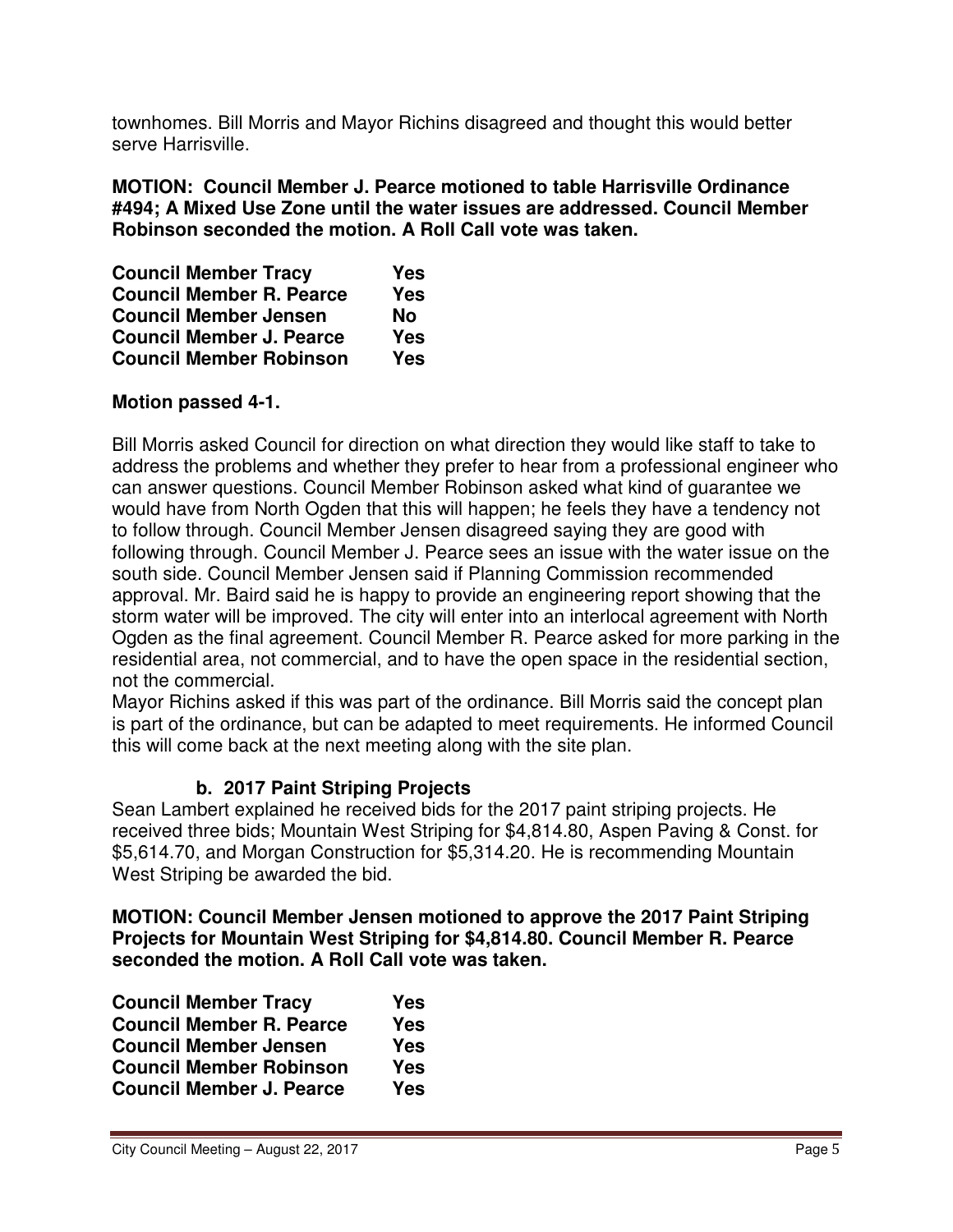## **Motion passed 5-0.**

### **c. "No Truck Route" Signs**

Council Member Jensen said there are quite a few semi trucks coming through Hunting Creek Road since the completion of the 1700 North connection in North Ogden. Traffic has increased as a truck route. She approached a driver who indicated his GPS system was sending this as an access to North Ogden, not realizing this is a residential neighborhood. There is no need for trucks to use this route and they are getting lost trying to make their way through the neighborhood. She has witnessed a number of trucks heading up to Smith's in North Ogden. She is suggesting posting "No Truck Route" signs on the Harrisville ends of the road. Our city roads cannot sustain semi truck traffic use. Mayor Richins asked where these signs will be posted. Sean Lambert said the signs will be placed 60 ft. inside the intersection with Hwy 89 and on Hunting Creek Road just after you enter Harrisville from North Ogden. Bill Morris said there are regulations that allow the placement of these signs. This is not a typical road sign. Max Jackson asked about enforcement. Bill Morris said the signs usually restrict by weight or axel base through the text that will define the parameters to be met for enforcement. Council Member Robinson asked about local truck delivery. Bill Morris said this will not apply for local deliveries; only traffic that does not belong in the neighborhood. Council Member J. Pearce said local deliveries are not the problem, only semi trucks.

#### **MOTION: Council Member Jensen motioned to approve the "No Truck Route" signs to be placed on 1550 North (Hunting Creek Road). Council Member R. Pearce seconded the motion. All Council Members voted aye. Motion passed.**

### **5. Public Comments - (3 minute maximum)**

**Sharon Hill (Belliston)**, resident on the North side of proposed project at 1525 N. Washington Blvd, said she wanted to let Council Member J. Pearce know that North Ogden city engineer is aware of the ditch on the north side of this property. They approached her about piping this ditch on the south side of her property. This has not happened. She is concerned with being land locked from this project.

**Vivienne Murtha**, 2544 N. 600 W., said she was present at the last Council meeting when residents expressed their concerns with several properties on 750 W. One resident complained about the animal shelter on 750 W. Council Member Jensen then said there was no progress being made or effort to clean up the property and even indicated they would hold up their business license. Eleanor Jensen has spent half a million dollars and inherited a disaster. They has spent time cleaning up the property and she hired someone directly after Council meeting to clean up. She has done a lot of work and there are people living there. Money has been spent. There has been some judgment and jumping on the bandwagon with loud complainers. She has taken pictures of other businesses throughout the city that are out of compliance. She wants to know why Eleanor Jensen is being targeted. She has email Council a Powerpoint with 22 properties that are out of compliance. She is asking code enforcement to send notice of clean up.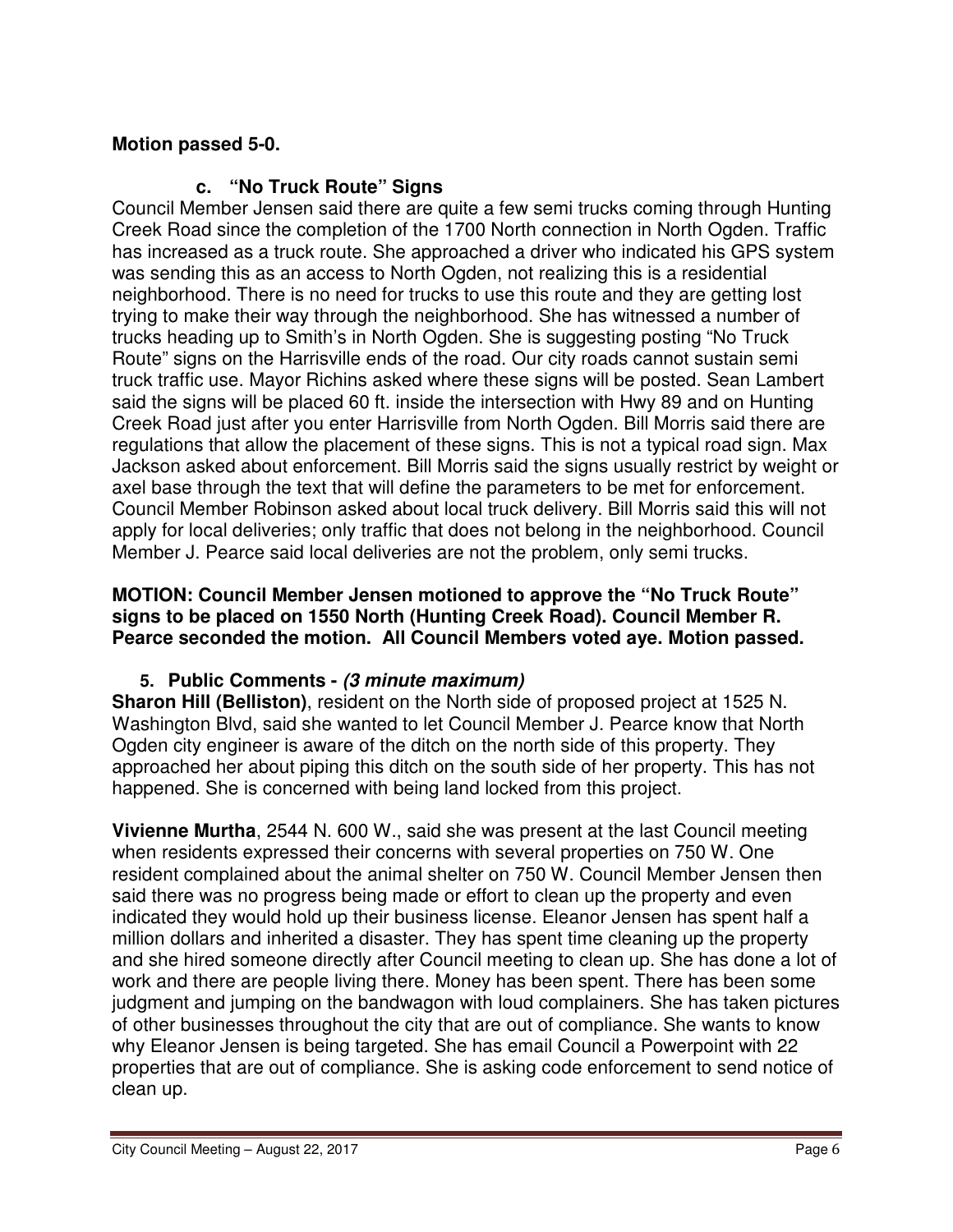Mayor Richins asked if this is an official complaint. Vivienne Murtha said yes. Council Member Jensen said she did notice that the yard has been cleaned up. She is glad to see things are improving. She is not chastising people but helping them come into compliance.

**Mike Murtha**, 2544 N 600 W, said he has a list of 5 more businesses that he would like to file complaints against. If this is a public campaign on the businesses, there are 27 properties that would improve the image of this town. He has heard the Mayor say he would like to clean up the city. He thanked Council for approving the minutes for July 25, 2017. 24 days from now will mark the year anniversary of the proposed animal shelter. He said if the city is going to be fair about this, they need to not because there are upset people. He will take the high road, but this need to be addressed fairly. Last year he made a mistake at a budget hearing that hurt some people's feelings. Some of the comments that were made on July 25, 2017 were like that. He apologized for what he said, he took responsibility. He said Eleanor Jensen has not felt welcomed by the city and encouraged Council to be fair.

**Bryan Walters**, said his father lives south of the proposed project at 1525 N. Washington Blvd. Planning Commission was not unanimous on their recommendation of this project. He and his father do not have total faith in the engineering. He would like North Ogden and Harrisville to address the water issues on the development of this property with regard to the surrounding properties. The Chadwick ditch was only used for irrigation until UDOT started dumping into it. It is full of weeds and other things and they are the end user of this ditch. He is unable to clean the ditch and North Ogden City will not clean it. The new pipe line installed leaks to the south; there is water from North Ogden and UDOT and the leaking pipe. He suggested someone drill a hole in the pipe. They say this is all ground water running down the gravel. The other concern is the green area for the kids to play. They will be climbing the fence and playing in the irrigation ditch which causes a safety concern. They asked for a chain link fence. Roger Shuman suggested a cement fence because fences start to lean. If there is water, fencing will warp. With regard to the nuisance properties, they have written letters about the Morelli's property that was zoned commercial in 2008, right when development ceased. This property is a fire hazard with weeds and nothing gets enforced on this. There are open storage facilities as well with an individual living on the property using an outhouse. The North Ogden engineer specifically witnessed this. He would like this to be taken care of.

**Christine Cope**, 2460 N 750 W, said she was here to talk about the Pomeroy and Nagy property at the last Council meeting. She would like to know what type of action has been taken since then. She has not seen any change at the Nagy property. Nothing seems to be happening. Additionally a semi truck has now been brought to the Pomeroy property. She is concerned people are living in the semi. She would like to know how residents can stay informed about this situation.

Council Member J. Pearce said the Nagy property has been sold and they have been given 30 days notice to vacate the property.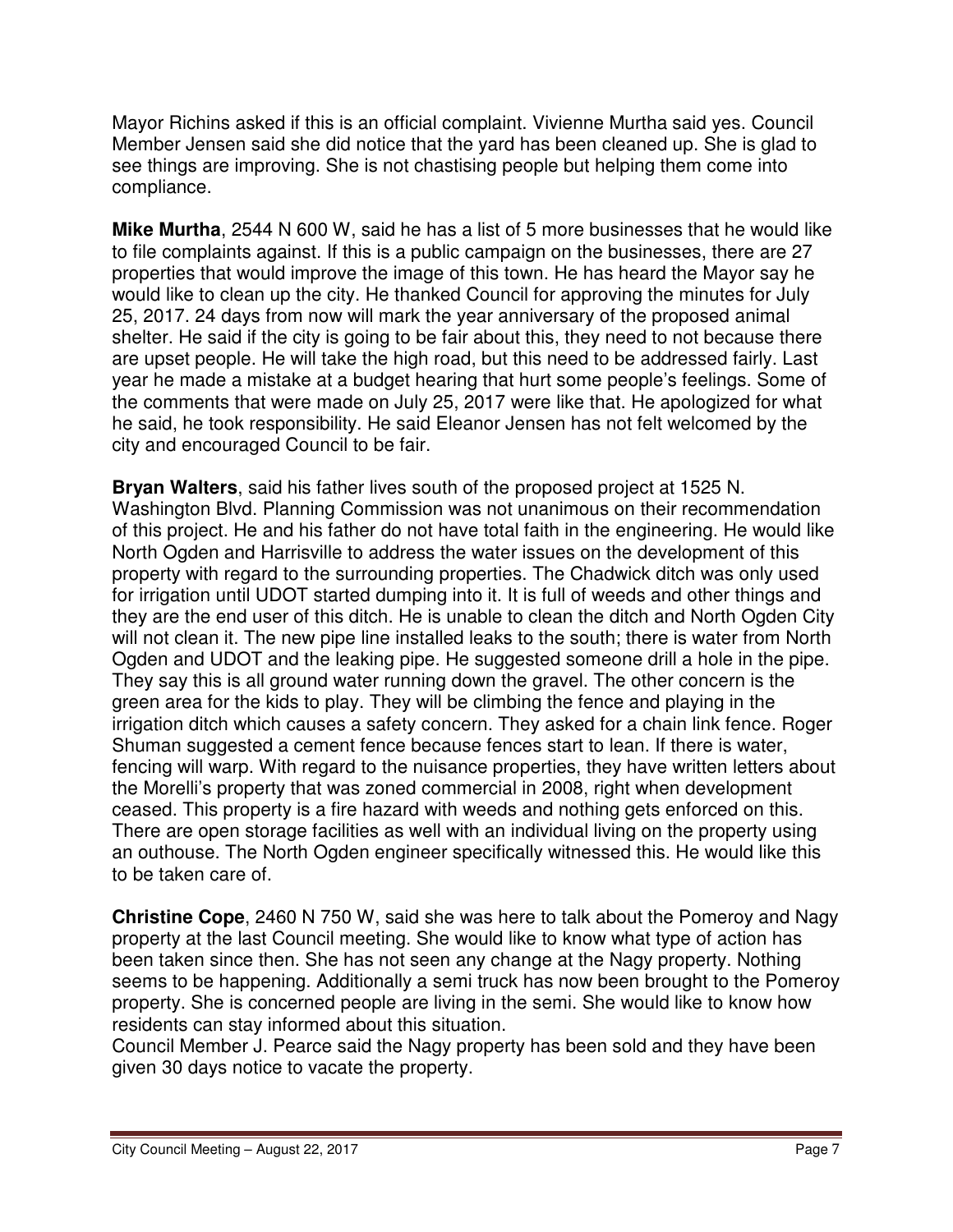### **6. MAYOR/COUNCIL FOLLOW-UP:**

Council Member Robinson suggested including something in the newsletter encouraging residents with neighbor issues to talk to their neighbors rather than calling code enforcement. He feels if we send over the code enforcement officer without interaction between neighbors we will be creating bad relationships. This was something he learned at the league training. He feels when government is relied on, things get worse.

Mayor Richins said he feels we had a very successful Heritage Days event. There were some additional events and felt the breakfast was very successful. Some of the Planning Commissioner's and their wives enjoyed cooking and serving residents. The fishing derby was also a success and there was not a time where the archery was not being used. The car show was good. He was pleased but feels more advertising could help bring in things better. We will be having a Heritage Days discussion at a later meeting date.

Council Member Robinson asked if resident issues with the pond neighboring property owners have been resolved. Mayor Richins pointed out the pond construction is not complete. Max Jackson said the Muellers spoke with wildlife officials and got things resolved. Council Member Robinson asked about closing the fishing prior to the fishing derby. Mayor Richins said this was done by executive order. Council Member Robinson said city officials cannot control fishing. Mayor Richins said there was not an order for any fishing, the pond was closed.

Mayor Richins asked who will be attending the league training in Salt Lake. Council Member J. Pearce and R. Pearce will be attending Thursday and Council Member Robinson is attending. There is now a late fee for any further registrations.

**7. Closed Executive Session:** Utah State Code §52-4-204 & §52-4- 205(1)(a): The Council may consider a motion to enter into Closed Executive Session for the purpose of discussion of character, professional competence, or physical or mental health of individual(s) and §52-4-205(1)(c) strategy regarding pending or reasonably imminent litigation.

**MOTION: Council Member J. Pearce motioned to adjourn the regular meeting and enter a Closed Executive Session. Council Member Robinson seconded the motion. A Roll Call Vote was taken.** 

| <b>Council Member Tracy</b>     | <b>Yes</b> |
|---------------------------------|------------|
| <b>Council Member R. Pearce</b> | <b>Yes</b> |
| <b>Council Member Jensen</b>    | Yes        |
| <b>Council Member Robinson</b>  | <b>Yes</b> |
| <b>Council Member J. Pearce</b> | Yes        |

**Motion passed 5-0.**